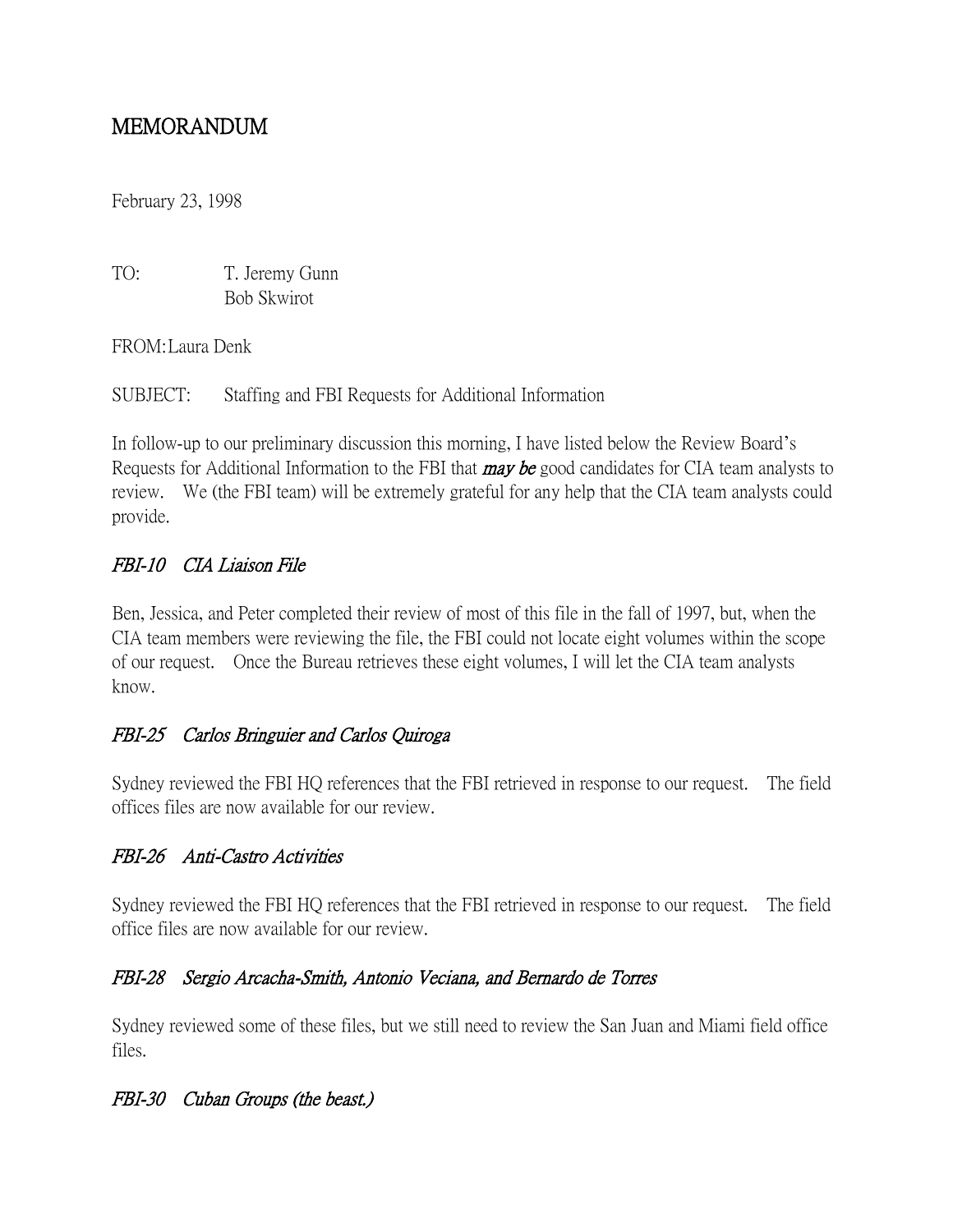The ARRB requested FBI records on the DRE, Alpha-66, SFNE, JURE, CRC, FRD, and Comandos-L. Although ARRB staff members have reviewed some files on the DRE, Alpha-66, and FRD, the FBI has made a large number of files on all of the groups available for our review. Carol Keeley is aware that the CIA team members will be assisting in the review of this file. I have obtained Carol's approval for the CIA team members to pick up the field office files from the FBI and review the in our offices. Although the ball is rolling to obtain FBI badges for CIA team members, CIA team members can call Debbie Beatty at 324-0571 to make arrangements to pick up the first batch of field office files from the FBI. Debbie told me that she could even bring the files down to the CIA team members so that they would not have to go to the trouble of going up to the 11th floor.

## FBI-31 FPCC

The FBI has made the Tampa, Miami, and New York field office files on the FPCC available for our review. The New York field office file is voluminous.

## Two *"*Special File Room*"* files

The Review Board staff requested two additional files from the FBI, both of which are available for our review. Before he left, Manuel began his review of one of the two files, but was only able to review approximately 1/12 of the material. Both files contain records that are relevant to FBI and CIA team issues.